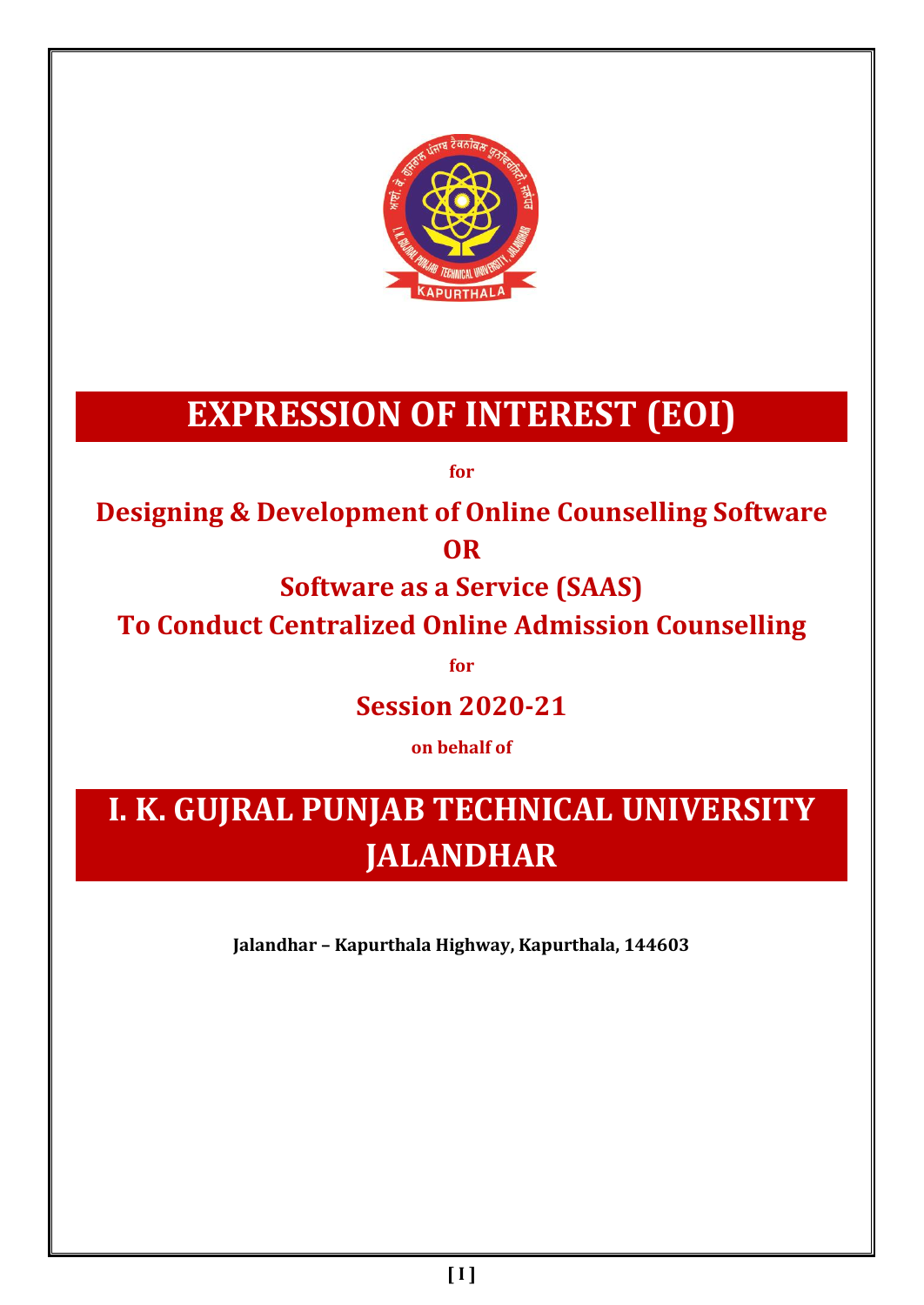# **I N D E X**

| Sr. No. | <b>CONTENTS</b>                                                      | Page No.       |
|---------|----------------------------------------------------------------------|----------------|
| 1.      | <b>Text of Advertisement (Invitation for Expression of Interest)</b> | 1              |
| 2.      | <b>Letter of Invitation</b>                                          | 2              |
| 3.      | <b>Brief about IKGPTU</b>                                            | 3              |
| 4.      | Aims & Objectives                                                    | 3              |
| 5.      | <b>EOI Processing Fees</b>                                           | 3              |
| 6.      | <b>Venue &amp; Deadline for Submission of Proposal</b>               | 3              |
| 7.      | <b>Duration of Engagement</b>                                        | $\overline{4}$ |
| 8.      | <b>Instructions to Companies / Firms / Service Providers</b>         | 4              |
| 9.      | <b>Qualification Criteria</b>                                        | 4              |
| 10.     | <b>Evaluation Criteria &amp; Method of Evaluation</b>                | 5              |
| 11.     | Response                                                             | 5              |
| 12.     | <b>Conflict of Interest</b>                                          | 6              |
| 13.     | <b>Condition under which EOI is issued</b>                           | 6              |
| 14.     | <b>Terms &amp; Conditions</b>                                        | 6              |
| 15.     | <b>Last Date of submission of EOI</b>                                | 6              |
| 16.     | <b>Formats For Submission</b>                                        | $7 - 13$       |
|         | (i)<br>Format $-1$                                                   | $\overline{7}$ |
|         | Format $-2$<br>(ii)                                                  | 8              |
|         | Format $-3$<br>(iii)                                                 | 9              |
|         | Format $-4$<br>(iv)                                                  | 10             |
|         | (v)<br>Format-5                                                      | 11             |
|         | Format $-6$<br>(vi)                                                  | 12             |
|         | (vii)<br>Format $-7$                                                 | 13             |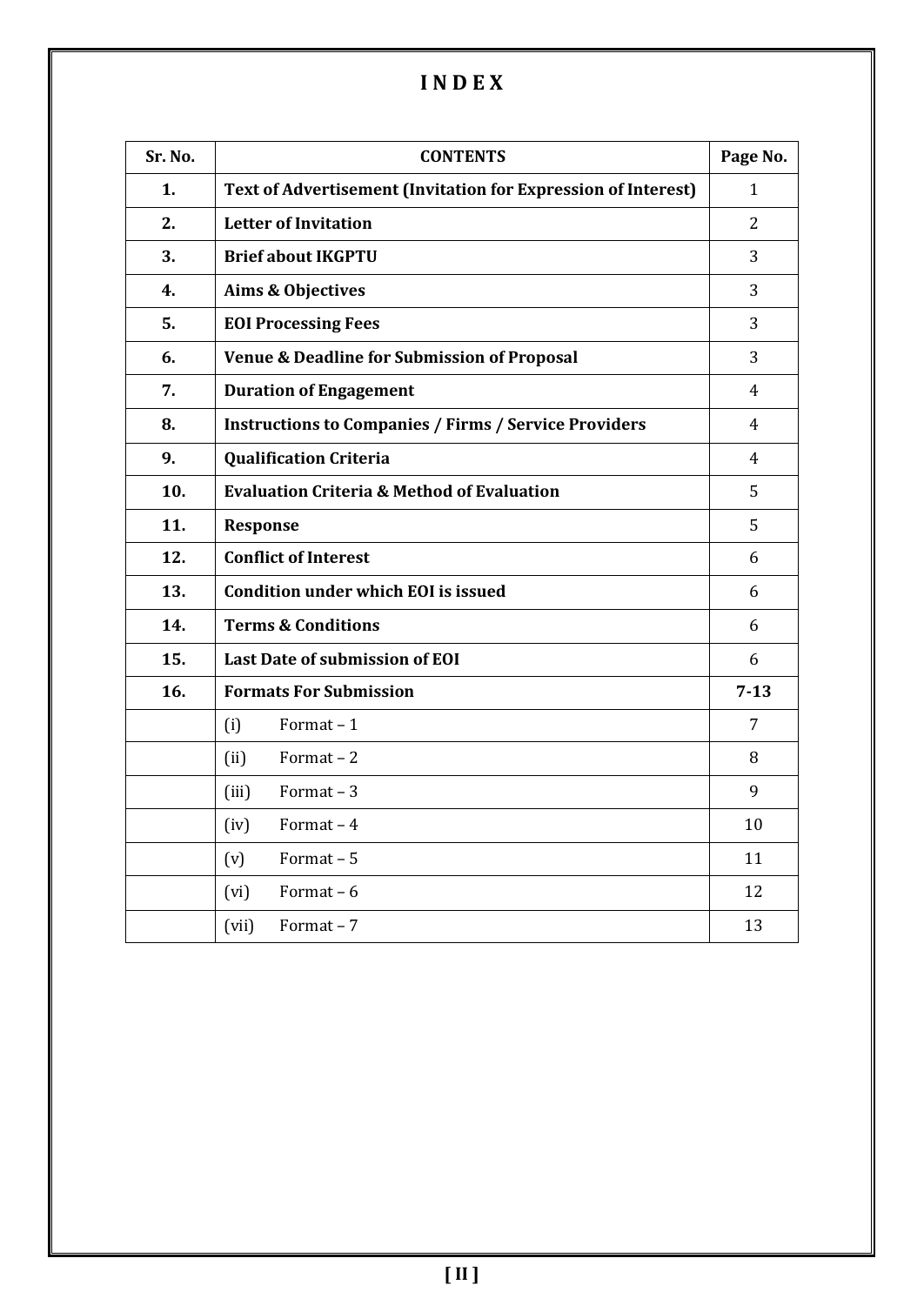# **1. TEXT OF ADVERTISEMENT**

# **I. K. GUJRAL PUNJAB TECHNICAL UNIVERSITY, KAPURTHALA**

# **Jalandhar – Kapurthala Highway, Kapurthala, Punjab – 144603**

## **INVITATION FOR EXPRESSION OF INTEREST (EOI)**

- 1. University invites Expression of Interest (EOI) from eligible firm/agency/organization for Designing and development of Software **OR** Software as a Services (SAAS) to Conduct Centralized Online Admission Counselling for the Session 2020-21.
- 2. Interested Firm/Agency/Organization may obtain EOI document from Academics Department, I. K. Gujral Punjab Technical University, Kapurthala-144603 during office hours or can be download from University website **<https://www.ptu.ac.in/Tender.aspx>**
- 3. Firm/Agency/Organization must submit EOI and non-refundable document Fee of Rs. 1180/- (including GST Rs. 180/-) by mode of Demand Draft in favour of **"The I.K. Gujral Punjab Technical University"** Payable at **"Kapurthala"** in a sealed envelope at below mentioned address. Last date for submission of EOI is **18 March 2020 (16:00 hrs).**

## **Registrar, I. K. Gujral Punjab Technical University, Jalandhar – Kapurthala Highway, Kapurthala, Punjab – 144603**

Applicants fulfilling the qualification criteria will be invited for presentation before the selection committee of IKGPTU. Bid Document will be subsequently issued to the short listed applicants only.

> **Registrar I. K. Gujral Punjab Technical University Kapurthala**

#### **Note:**

IKGPTU or any of its designates reserves the right to cancel this request for EOI and/or invite afresh with or without amendments, without liability or any obligation for such request for EOI and without assigning any reason. Information provided at this stage is indicative and IKGPTU reserves the right to amend/add further details in the EoI.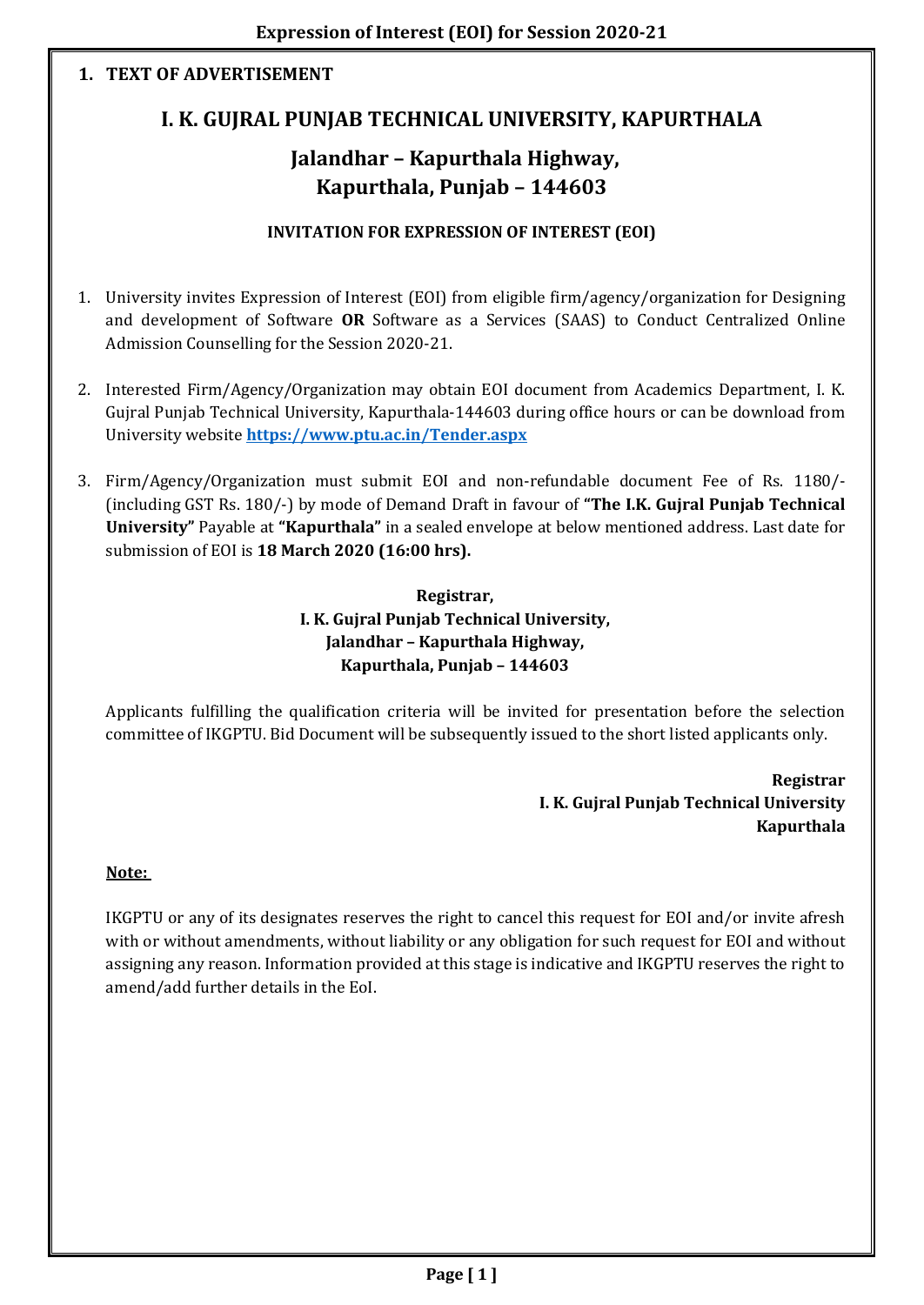## **2. LETTER OF INVITATION**

Dear Sir/Madam,

I. K. Gujral Punjab Technical University (IKGPTU) invites sealed Expression of Interest (EOI) from Indian Companies / Firms / Services Providers for Designing & Development of Software **OR** Software as a Services (SAAS) to Conduct Centralized Online Admission Counselling for Session 2020-21 on behalf of IKGPTU for all AICTE Courses running in the Constituent Campuses / Affiliated Colleges of IKGPTU and Participating Universities.

The EOI Document containing the details of qualification criteria, submission requirement, brief objective & scope of work and method of evaluation etc. is enclosed.

The EOI Document is also available on the IKGPTU website<https://www.ptu.ac.in/Tender.aspx>

You may submit your responses in sealed envelopes in prescribed format to the undersigned latest by **18th March 2020 (16:00 hrs).**

### **Registrar, I. K. Gujral Punjab Technical University, Jalandhar – Kapurthala Highway, Kapurthala, Punjab – 144603**

Queries if any may be referred in writing to the **Registrar, IKGPTU** at the above-mentioned address or Telephone No. **01822-282532** Or at E-mail: **Admission Cell (IKGPTU) [admissioncell@ptu.ac.in.](mailto:admissioncell@ptu.ac.in)**

| S. No. | <b>Critical Dates</b>                   | Date       | Time       |
|--------|-----------------------------------------|------------|------------|
|        | <b>Publishing Date</b>                  | 04-03-2020 | 10:00 hrs. |
|        | <b>EOI Document Download Start Date</b> | 04-03-2020 | 10:00 hrs. |
| 3.     | <b>EOI Document Submission End Date</b> | 18-03-2020 | 16:00 hrs. |
| 4.     | <b>EOI Opening Date</b>                 | 20-03-2020 | 11:00 hrs. |

**Note:** Further schedule will be intimated to the qualified applicants separately after evaluation.

Yours faithfully.

**Registrar I. K. Gujral Punjab Technical University Kapurthala**

Encl.: EOI Document.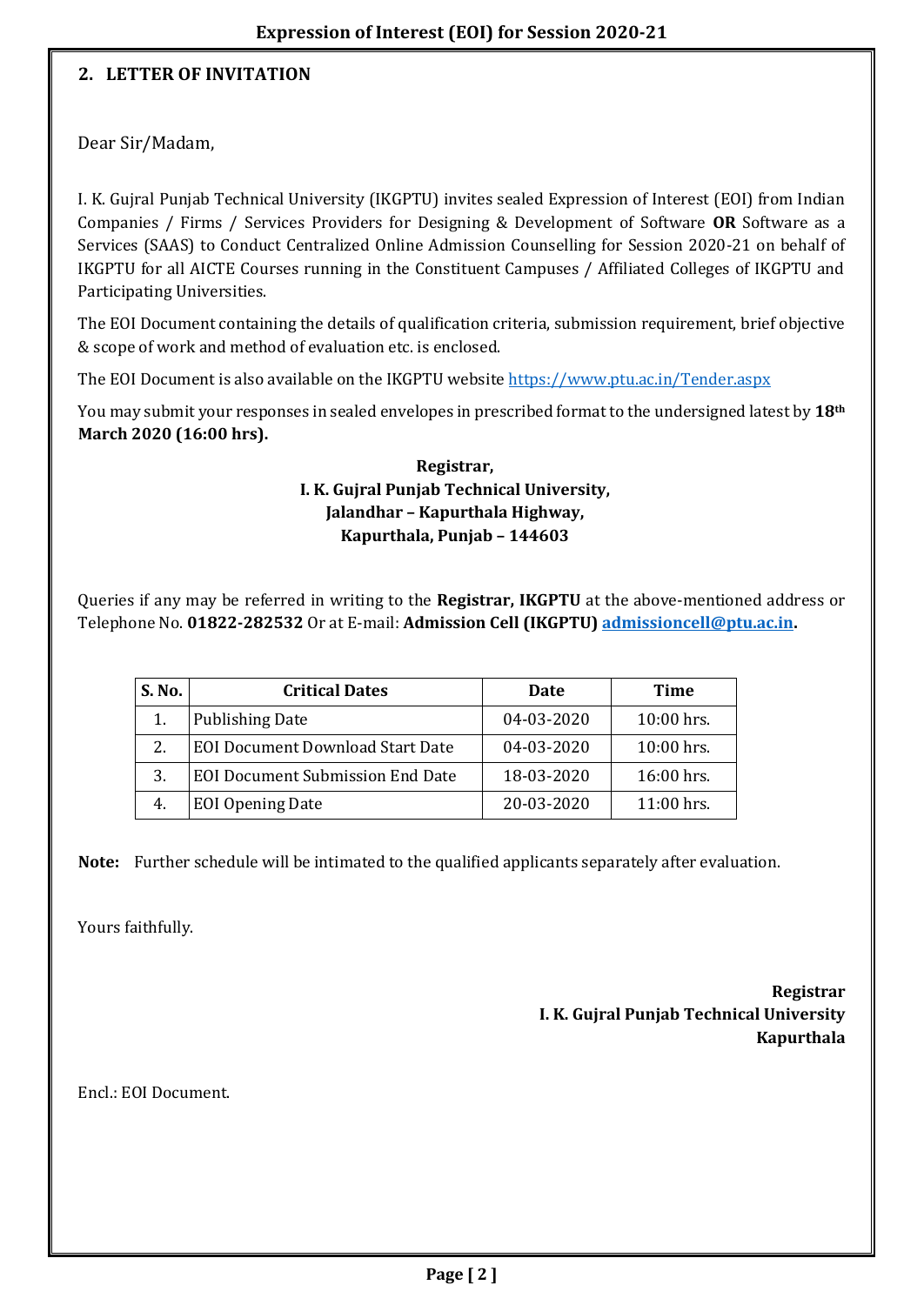### **3. BRIEF ABOUT IKGPTU:**

I.K. Gujral Punjab Technical University was established by an Act of State Legislature on 16th January, 1997, to promote Technical, Management and Pharmaceutical education in the state of Punjab at degree level and above. It was established as **Punjab Technical University** and **renamed in 2015** as **I.K. Gujral Punjab Technical University** by State Government in the honor to Former Prime Minister of India Late Sh. Inder Kumar Gujral. The University has mandate to set up Centres of Excellence in emerging technologies and for promoting training, research and development in these areas. University has undertaken the task of training students to help in the development of skilled manpower in this sector in the country in general and in the state in particular. With this goal in mind, the university is promoting a number of courses in different streams in regular as well as distance education mode.

The following AICTE Courses are running in the Constituent Campuses and Affiliated Colleges of IKGPTU:-

- 1. B.Tech. 1st Year
- 2. B.Tech. 2nd Year (Lateral Entry)
- 3. B.Arch.
- 4. B.Pharmacy 1st Year
- 5. B.Pharmacy 2nd Year (Lateral Entry)
- 6. BHMCT
- 7. B.Voc.
- 8. Pharm. D

9. MBA 10. MCA 1st Year 11. MCA 2nd Year (Lateral Entry) 12. M.Tech. 13. M.Arch. 14. M.Pharmacy 15. Pharm. D (Post Baccalaureate

#### **4. AIMS & OBJECTIVES:**

- 4.1 The primary objective is Conducting Centralized Online Admission Counselling to provide admissions to aspirant candidates on merit basis as per Reservation Policy and Admission Notification of Govt. of Punjab, Department of Technical Education & Industrial Training, Chandigarh for all AICTE Courses running in the Constituent Campuses / Affiliated Colleges of IKGPTU and Participating Universities.
- 4.2 Redressal of queries received from participating candidates during Admission Counselling through Phone Calls, Email, SMS, WhatsApp or in person.
- 4.3 The successful Applicant will work alongside IKGPTU Officials to accomplish the allotted / agreed task in a time bound manner.

#### **5. EOI PROCESSING FEES**

A non-refundable document Fee of Rs. 1180/- (including GST Rs. 180/-) in the form of a Demand draft in favour of "The I. K. Gujral Punjab Technical University" Payable at "Kapurthala" has to be submitted by Applicant.

EOI received without or with inadequate EOI processing fees shall be liable to get rejected.

#### **6. VENUE & DEADLINE FOR SUBMISSION OF PROPOSAL**

Proposal, in its complete form in all respects as specified in the EOI, must be submitted to IKGPTU at the address specified herein earlier. In exceptional circumstances and at its discretion, IKGPTU may extend the deadline for submission of proposals by issuing an amendment to be made available on the IKGPTU website [\(www.ptu.ac.in\)](http://www.ptu.ac.in/), in which case all rights and obligations of IKGPTU and the applicants previously subject to the original deadline will thereafter be subject to the deadline as extended.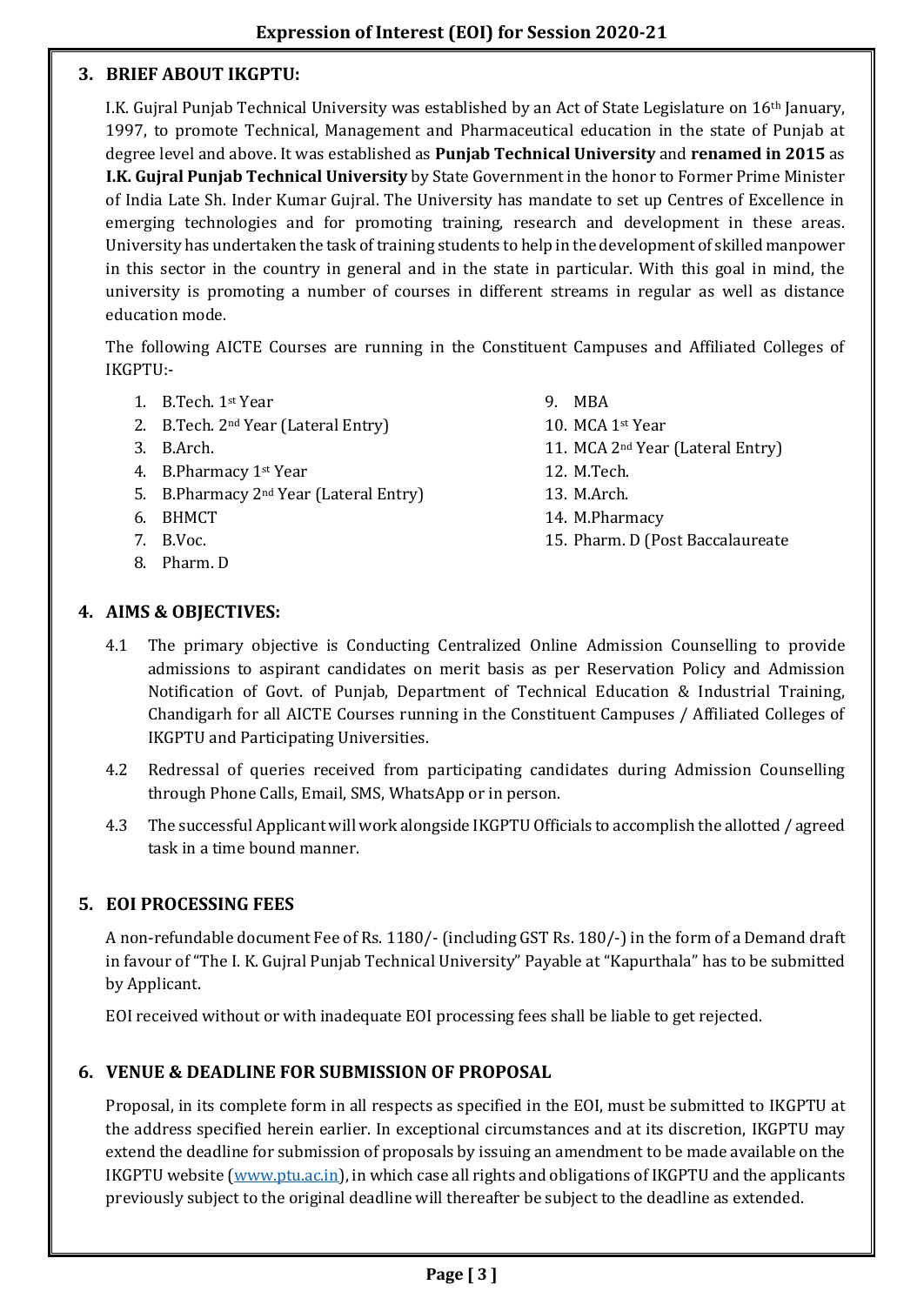# **7. DURATION OF ENGAGEMENT:**

EOI submitted for Designing & Development of Software (including updation and support) for IKGPTU, the engagement shall be for a period of Three (03) years.

EOI submitted for Software as a Services (SAAS), the engagement shall be for an initial period of One (01) year which may be extended for maximum of Two (02) years based on performance and mutual agreement.

# **8. INSTRUCTIONS TO COMPANIES / FIRMS / SERVICE PROVIDERS**

The Expression of Interest is to be submitted in the manner prescribed below:-

All information as detailed below is to be submitted in two hard copies in separately sealed envelopes (Marked as Original Copy & Duplicate Copy) and one soft copy in CD/Pen Drive:-

- (a) Applicant's Expression of Interest as per Format-1.
- (b) Organizational Contact Details as per Format-2.
- (c) Experience of the Organization as per Format-3.
- (d) List of three (03) experts/ consultants on payroll as per Format-4.
- (e) Financial strength of the Organization as per Format-5.
- (f) Additional information as per Format-6.
- (g) Declaration as per Format-7.

EOI Documents have been hosted on the website [www.ptu.ac.in](http://www.ptu.ac.in/) and may be downloaded from the website. The Applicants are expected to examine all instructions, forms, terms and other details in the EOI document carefully. Failure to furnish complete information as mentioned in the EOI document or submission of a proposal not substantially responsive to the EOI documents in every respect will be at the Applicant's risk and may result in rejection of the proposal.

# **9. QUALIFICATION CRITERIA:**

Following will be the minimum pre-qualification criteria. Each eligible consultant should possess all the following pre-qualification criteria. Responses not meeting the minimum pre-qualification criteria will be rejected and will not be evaluated.

| Sr.<br>No. | <b>Pre-qualification Criteria</b>                                                                                                                                                                           | <b>Supporting Compliance document</b>                                                                   |
|------------|-------------------------------------------------------------------------------------------------------------------------------------------------------------------------------------------------------------|---------------------------------------------------------------------------------------------------------|
| 1.         | The Applicant shall be a Firm/Company/Partnership/<br>Proprietorship Firm registered under the Indian<br>Companies Act, 1956/ the partnership Act, 1932 and<br>who have their registered offices in India.  | Copy of Certificate of incorporation<br>and Partnership Deed, if any                                    |
| 2.         | The Applicant should be in the business of providing<br>similar services for at least 02 years as on 01.01.2020                                                                                             | Certificate by Chartered Accountant<br>(CA) of the Applicant's organization                             |
| 3.         | The Applicant has to be profitable and should not have<br>incurred loss in any of the last 3 consecutive <b>Financial</b><br>Years (FY 2016-17, 2017-18 & 2018-19)                                          | Format-5 to be certified & validated<br>by Chartered Accountant (CA) of the<br>Applicant's organization |
| 4.         | The Applicant should have an annual turnover of<br>Rupees 20 Lakh in each of the last 3 consecutive<br>Financial Years (FY 2016-17, 2017-18 & 2018-19)<br>from Online Admissions/ Software related Services | CA certified document with name of<br>CA registration number, signature<br>and stamp                    |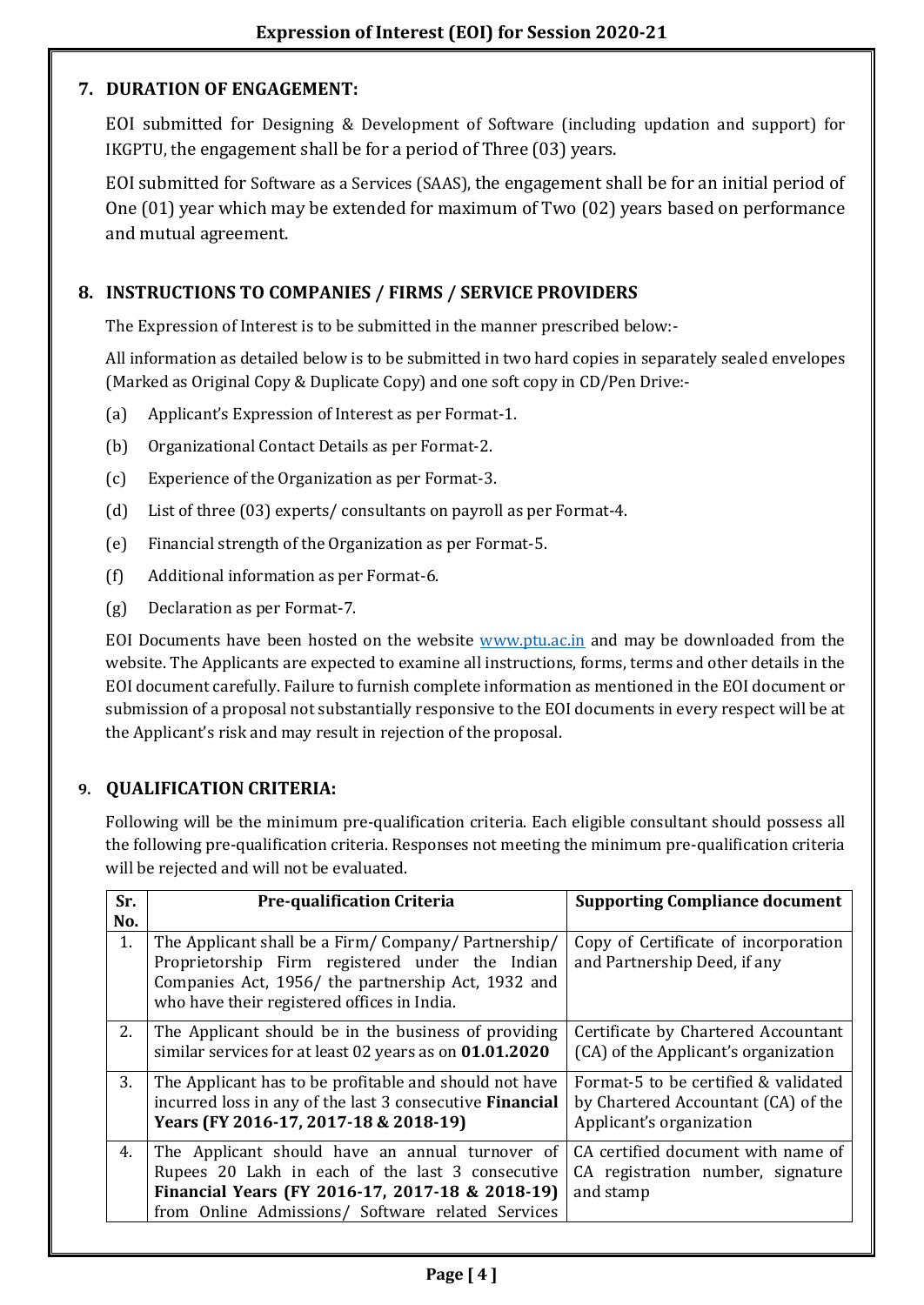|    | rendered in India.                                                                                                                         |                                                                                                     |
|----|--------------------------------------------------------------------------------------------------------------------------------------------|-----------------------------------------------------------------------------------------------------|
| 5. | The Applicant shall have executed similar services<br>during the last three Financial years as follows:-                                   | Copy of Work Order / Contract to be<br>enclosed                                                     |
|    | (i)<br>Three similar completed services costing not less<br>than Rs. 5 Lakh each or                                                        |                                                                                                     |
|    | Two similar completed services costing not less<br>(ii)<br>than Rs. 10 Lakh each or                                                        |                                                                                                     |
|    | One similar completed services costing not less<br>(iii)<br>than Rs. 15 Lakh                                                               |                                                                                                     |
| 6. | Atleast one similar service provided to Central<br>Govt./State Govt./PSUs/ Govt. bodies in India during the<br>last three Financial years. | Copy of Work Order / Contract to be<br>enclosed                                                     |
| 7. | The Applicant should have at least 02 full time Experts<br>on its pay rolls                                                                | Certificate by Statutory Auditor or<br>Chartered Accountant (CA) of the<br>Applicant's organization |
| 8. | The Applicant should not be blacklisted by any Central<br>Govt. / State Govt. / PSU/Govt. Bodies                                           | Certificate signed by the Authorized<br>signatory                                                   |
| 9. | PAN No. / Goods & Service Tax (GST) No.                                                                                                    | Copy of Certificate to be enclosed                                                                  |

# **10.EVALUATION CRITERIA AND METHOD OF EVALUATION:**

- 10.1 Screening of EOIs shall be carried out as per eligibility conditions mentioned in this document and based on verification of testimonials submitted.
- 10.2 EOI will be evaluated for short listing inter alia based on their past experience of handling similar type of project, strength of their man power, financial strength of firm and presentation / proposal to the selection committee whose decision will be final.
- 10.3 Applicants, who qualify as per the eligibility conditions, will be provided a brief about the Centralized Online Counselling. The Applicants may be required to make a presentation, if required, to a selection committee show-casing their proposals.
- 10.4 IKGPTU will take up references and reserves the right to pay due heed to the Applicant's performance elsewhere and any past experience from IKGPTU.
- 10.5 Only qualified Applicants will be issued Tender Document including Financial Bid and asked to submit their proposal alongwith EMD (as per norms) in a sealed envelope. No separate advertisement shall be issued for the same.

# **11.RESPONSE:**

Applicants must ensure that their response is submitted as per the formats attached with this document.

Application must be submitted in sealed cover super scribed, as "EOI for Designing & Development of Counselling Software and to conduct Centralized Online Counselling".

**OR**

Application must be submitted in sealed cover super scribed, as "EOI for Software as a Services (SAAS) to Conduct Centralized Online Admission Counselling".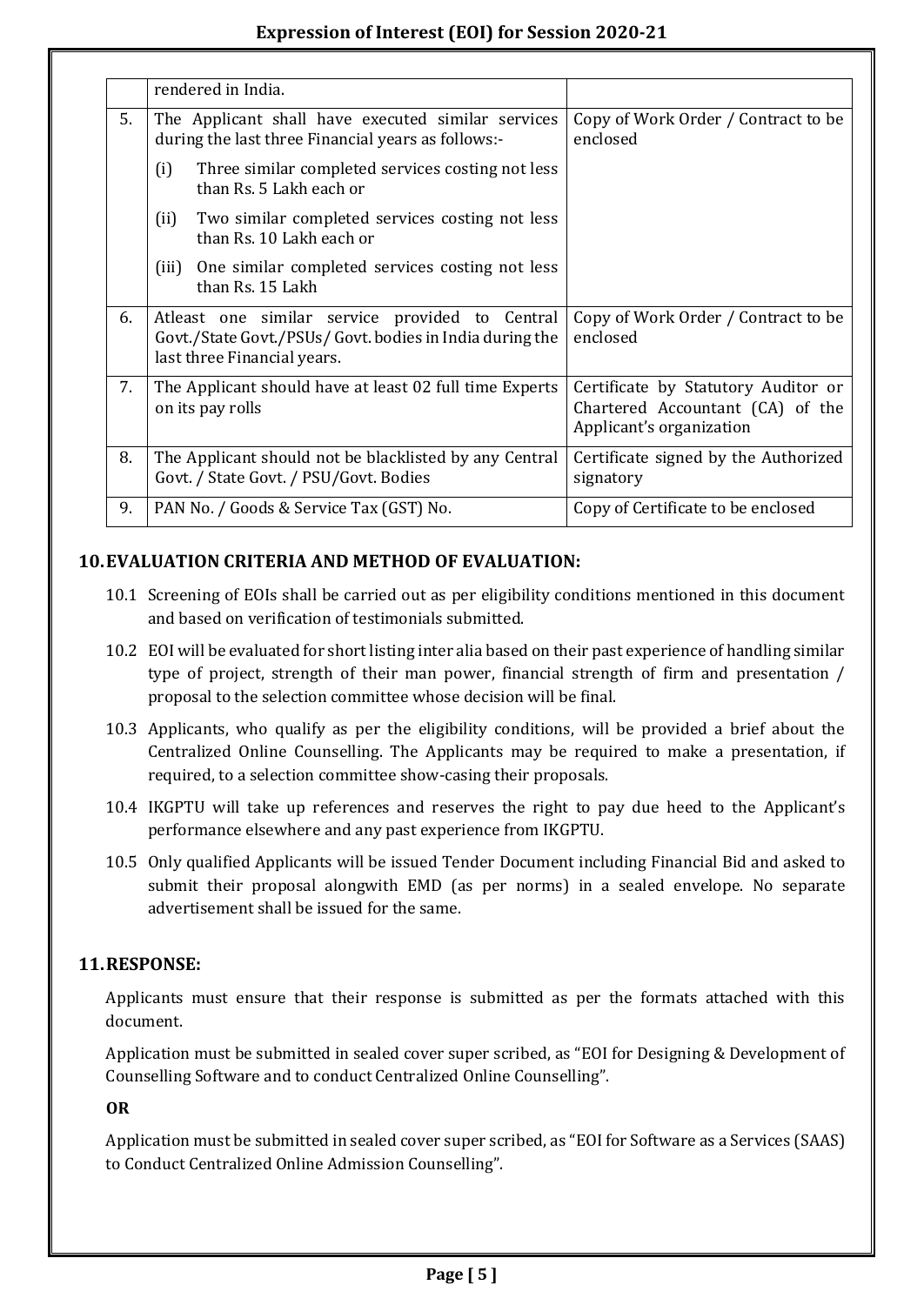## **12.CONFLICT OF INTEREST:**

Where there is any indication that a conflict of interest exists or may arise, it shall be the responsibility of the Applicant to inform IKGPTU, detailing the conflict in writing as an attachment to this EOI.

IKGPTU will be the final arbitrator in cases of potential conflicts of interest.

A Conflict of Interest is where a person who is involved in the procurement has or may be perceived to have a personal interest in ensuring that a particular Applicant is successful. Actual and potential conflicts of interest must be declared by a person involved in a EOI process.

# **13.CONDITION UNDER WHICH EOI IS ISSUED:**

The EOI is not an offer and is issued with no commitment. IKGPTU reserves the right to withdraw EOI and or amend any part thereof at any stage. IKGPTU further reserves the right to disqualify any Applicant at any stage.

# **14.TERMS & CONDITIONS:-**

- 14.1 EOI submitted for Designing & Development of Software (including updation and support) for IKGPTU, the engagement shall be for a period of Three (03) years. The Online Counselling Software will be the sole property of IKGPTU (including Source Code and Database).
- 14.2 EOI submitted for Software as a Services (SAAS), the engagement shall be for an initial period of One (01) year which may be extended for maximum of Two (02) years based on performance and mutual agreement.
- 14.3 The operational services related to Online Counselling will be required from 1<sup>st</sup> April to 31<sup>st</sup> Aug of every year. However, the University may ask for any kind of data related to the above services or updations from the Firm/Organization/Vendor at any time.
- 14.4 The Firm/Organization/Vendor will depute atleast 4 Technical Expert Team Members (2 at IKGPTU Main Campus, Kapurthala and 2 at their Back End Office) for the redressal of Technical Queries. In this regards, seating accommodation at IKGPTU and Internet Connection for PCs (owned by Vendor) will be provided by IKGPTU.
- 14.5 The Firm/Organization/Vendor will establish Help Desk / Call Centre in the Premises of IKGPTU for the redressal of Admission Related queries.
- 14.6 The Firm/Organization/Vendor will depute 5 Man Power at IKGPTU Main Campus, Kapurthala for the redressal of General Queries related to Admissions received through Email, Phone Calls, SMS, Whatsapp and in person. In this regards, seating accommodation at IKGPTU, Desktop PCs with Internet Connection, Landline Phone Connection, and 2 Smart Phones with SIM will be provided by IKGPTU.
- 14.7 The staff mentioned at Sr. No. 3 & 4 above will be required to remain present in the office from Monday to Friday (from 09:00 am to 05:00 pm) during normal days of counselling and from Monday to Saturday (from 09:00 am to 06:00 pm) during Peak days of counselling, whereas the queries on mobile will be redressed 24 x 7. The staff may be called on Sunday in very Peak days (if required).

# **15.LAST DATE OF SUBMISSION OF EOI:**

The last date of submission of EOI is **18-03-2020 (16:00 hrs)**.

EOI Opening Date & Time is **20-03-2020 (11:00 hrs).**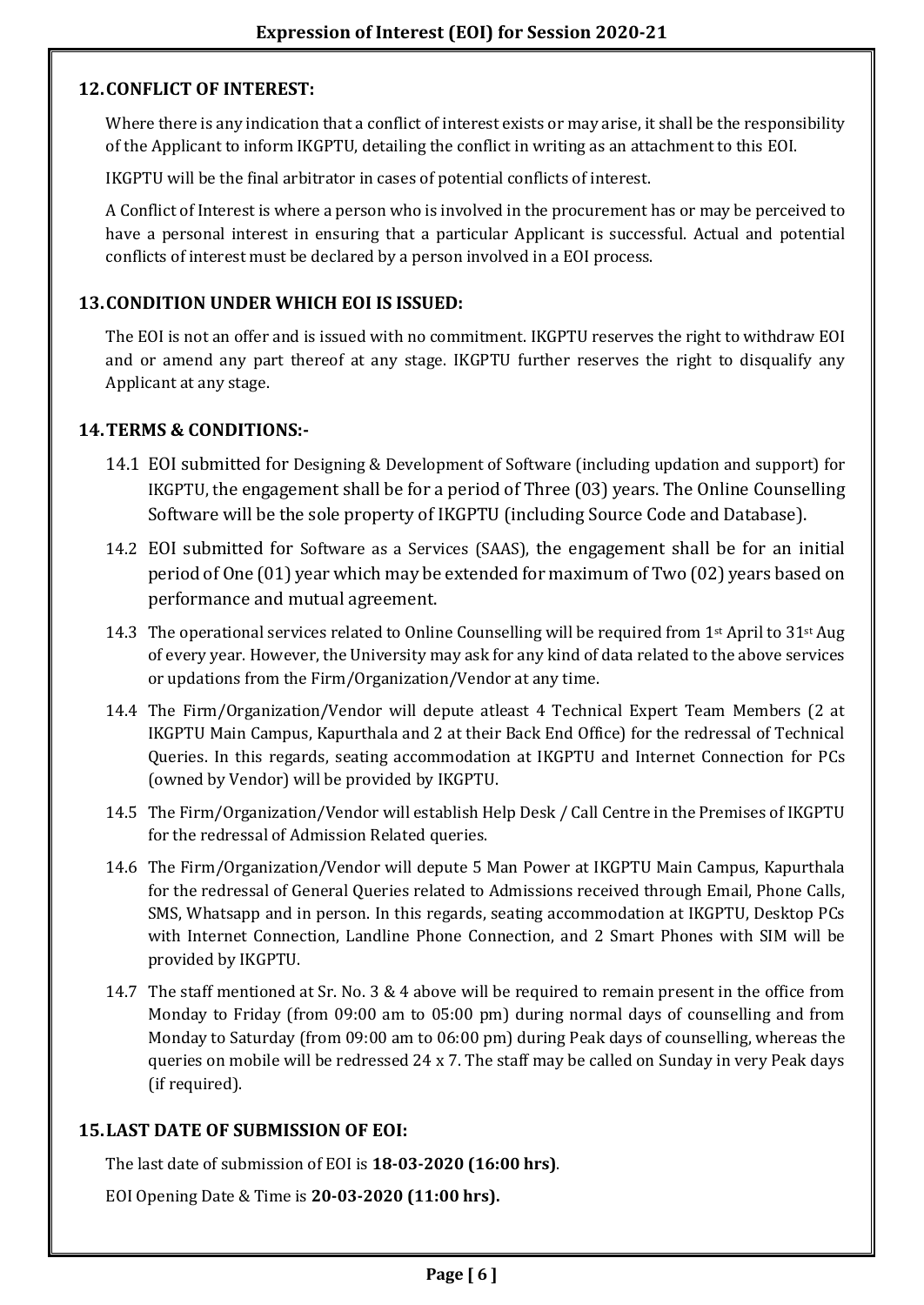#### **16.FORMATS FOR SUBMISSION**

## **FORMAT - 1**

#### **APPLICANT'S EXPRESSION OF INTEREST**

**To,** 

**Registrar I. K. Gujral Punjab Technical University Kapurthala (Punjab), PIN - 144603**

**Sub: Submission of Expression of Interest for Designing & Development of Software OR** Software **as a Services (SAAS) to to Conduct Centralized Online Admission Counselling on behalf of IKGPTU**

Dear Sir/Madam

In response to the Invitation for Expressions of Interest (EOI) published on \_\_\_\_\_\_\_\_\_\_\_\_\_\_\_\_\_ for the above purpose, we would like to express interest to carry out the above-proposed task. As instructed, we attach 2 sets of the following documents in separately sealed envelopes and one soft copy:

- 1. Organizational Details (Format-2)
- 2. Experience in related fields (Format-3)
- 3. List of experts / consultants on payroll at least 3 (Format-4)
- 4. Financial strength of the organization (Format-5)
- 5. Additional information (Format-6)
- 6. Declaration (Format-7)

I/We carefully read and understood and agree to abide by the said terms and conditions set in the tender document hereto annexed and the description of the services.

I/We agree to hold this offer open till the completion of services from the issuance of the work order.

I/We agree that in case of dispute, if any, the decision of The Registrar, IKGPTU, Kapurthala shall be final and binding upon me/us.

Sincerely Yours,

Signature of the applicant [Full name of applicant] Stamp:

Date:

Encl.: As above.

Note: This is to be furnished on the letter head of the organization.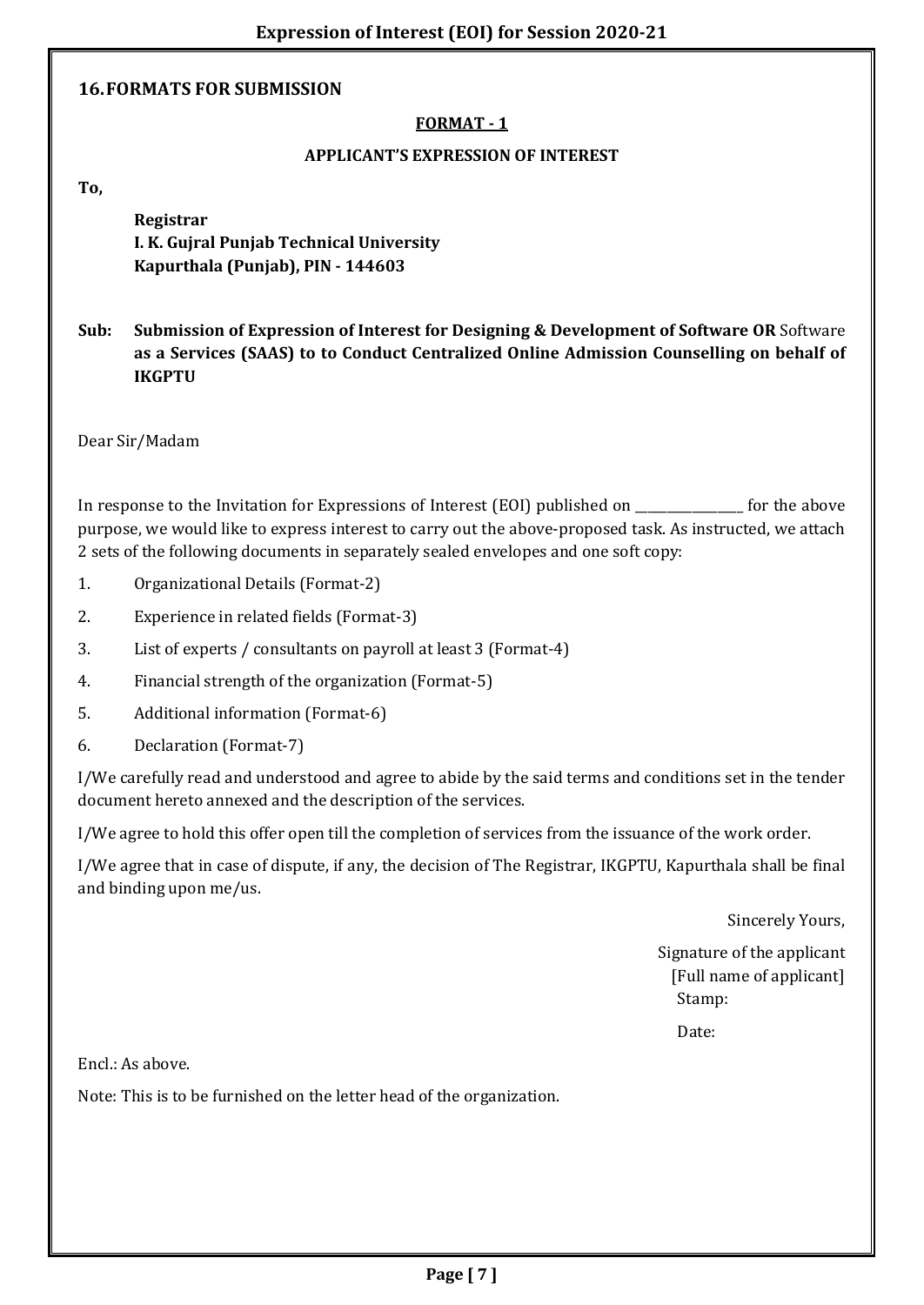|         | <b>FORMAT - 2</b>                                                                                                                                  |  |
|---------|----------------------------------------------------------------------------------------------------------------------------------------------------|--|
| Sr. No. | <b>Organizational Contact Details</b>                                                                                                              |  |
| 1.      | Name of Organization                                                                                                                               |  |
| 2.      | Year of Establishment                                                                                                                              |  |
| 3.      | <b>Main Areas of Business</b>                                                                                                                      |  |
| 4.      | Type of Organization Firm/Company/partnership firm<br>registered under the Indian Companies Act, 1956/the<br>partnership Act, 1932                 |  |
| 5.      | Whether the Firm has been blacklisted by any Central<br>Govt. / State Govt./PSU/ Govt. Bodies / Autonomous? If<br>yes, details thereof.            |  |
| 6.      | Address of Registered Office<br>(with Website, Telephone No. & Fax & Email Address)                                                                |  |
| 7.      | <b>Address of Head Office</b><br>(with Website, Telephone No. & Fax & Email Address)                                                               |  |
| 8.      | Name & Designation of Authorized Signatory<br>(with Telephone No. & E-mail ID)                                                                     |  |
| 9.      | <b>GST Number</b>                                                                                                                                  |  |
| 10.     | <b>Bank Account Details</b><br><b>Account Holder Name:</b><br><b>Account Number</b><br><b>IFSC Code</b><br><b>Bank Name</b><br><b>Bank Address</b> |  |

Enclose:-

1. A copy of the certification/declaration relating to the registration of the Firm/Agency/Organization.

2. Copy of Article of Association in respect of 4 above.

3. Undertaking in respect of 5 above.

Certified that I/We have read the above terms and conditions of this tender document and these are acceptable to me/us. I/We have attached all the supporting documents/certificate copies as required in this tender document.

| Signature with Stamp          |   |  |
|-------------------------------|---|--|
| Name of Authorized Signatory: |   |  |
| Designation                   |   |  |
| Complete Address of the Firm: |   |  |
|                               |   |  |
| Date                          | ٠ |  |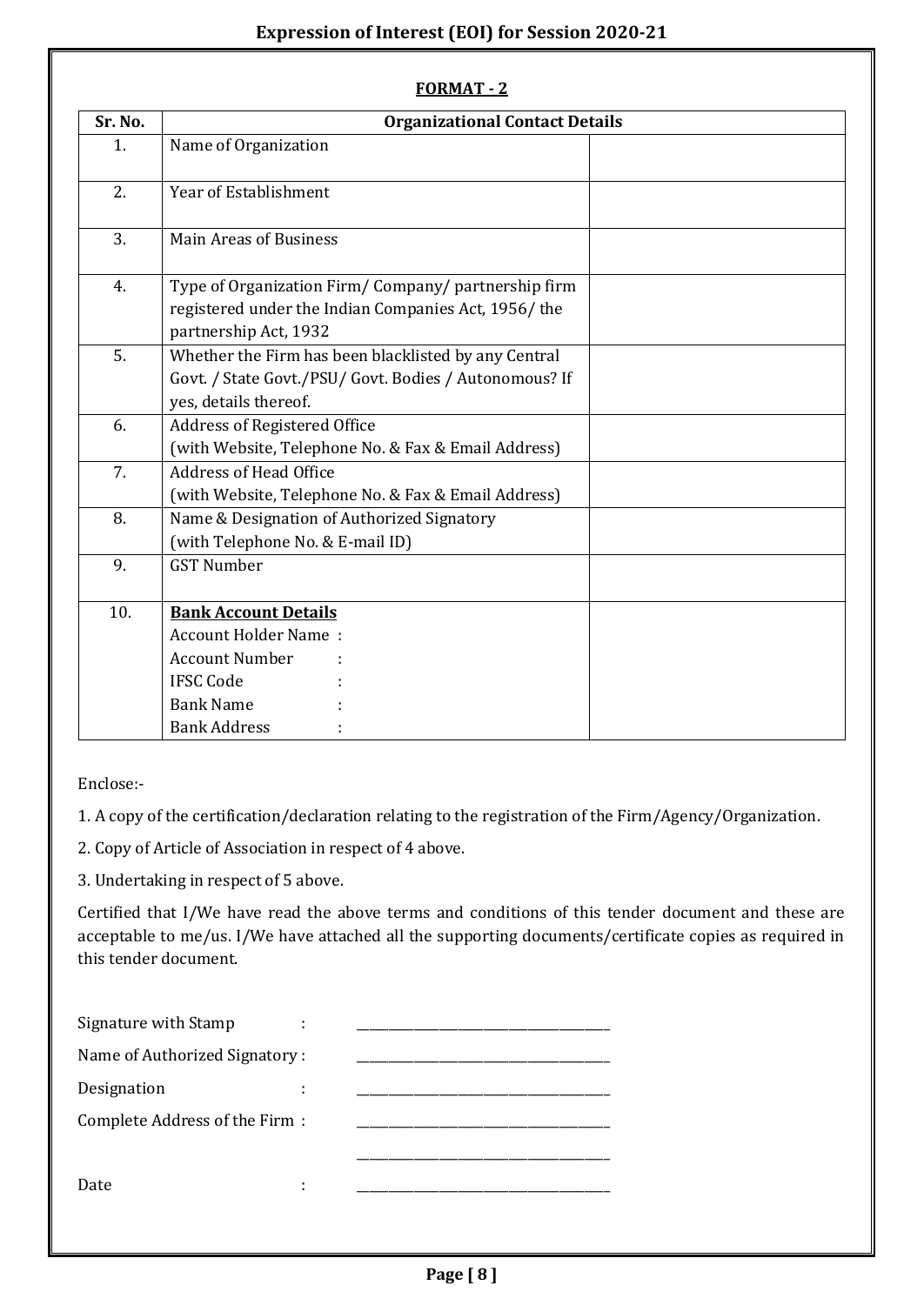|                   |                                                                                                              | <b>Experience in Related Fields</b>             |                                                                                      |                                |
|-------------------|--------------------------------------------------------------------------------------------------------------|-------------------------------------------------|--------------------------------------------------------------------------------------|--------------------------------|
|                   | Overview of the past experience of the Organization in all aspects related to Brand Building related         |                                                 |                                                                                      |                                |
| Sr.<br>No.        | Items                                                                                                        | Number of<br>Assignments during<br>last 3 Years | Order Value of Each<br>Assignment in Lakhs<br>of Rs. (Enclose copy<br>of each order) | Mention the name of<br>Client/ |
| 1.                | Experience of<br>assignments of similar<br>nature                                                            |                                                 |                                                                                      |                                |
| 1.1               | Experience in carrying<br>out similar assignments<br>in Government Sector                                    |                                                 |                                                                                      |                                |
| 1.2               | Experience in carrying<br>out Similar<br>assignments in Public<br>Sector                                     |                                                 |                                                                                      |                                |
| 1.3               | Experience in carrying<br>out Similar<br>assignments in Private<br>Sector                                    |                                                 |                                                                                      |                                |
|                   | Decision of Evaluating Committee in ascertaining "similar nature" and "similar assignment" will<br>be final. |                                                 |                                                                                      |                                |
|                   |                                                                                                              |                                                 |                                                                                      |                                |
|                   | Signature with Stamp                                                                                         |                                                 |                                                                                      |                                |
|                   | Name of Authorized Signatory:                                                                                |                                                 |                                                                                      |                                |
| Designation<br>Ĩ, |                                                                                                              |                                                 |                                                                                      |                                |
|                   | Complete Address of the Firm :                                                                               |                                                 |                                                                                      |                                |
| Date              | ÷                                                                                                            |                                                 | <u> 1989 - Johann John Stone, mars eta biztanleria (</u>                             |                                |
|                   |                                                                                                              |                                                 |                                                                                      |                                |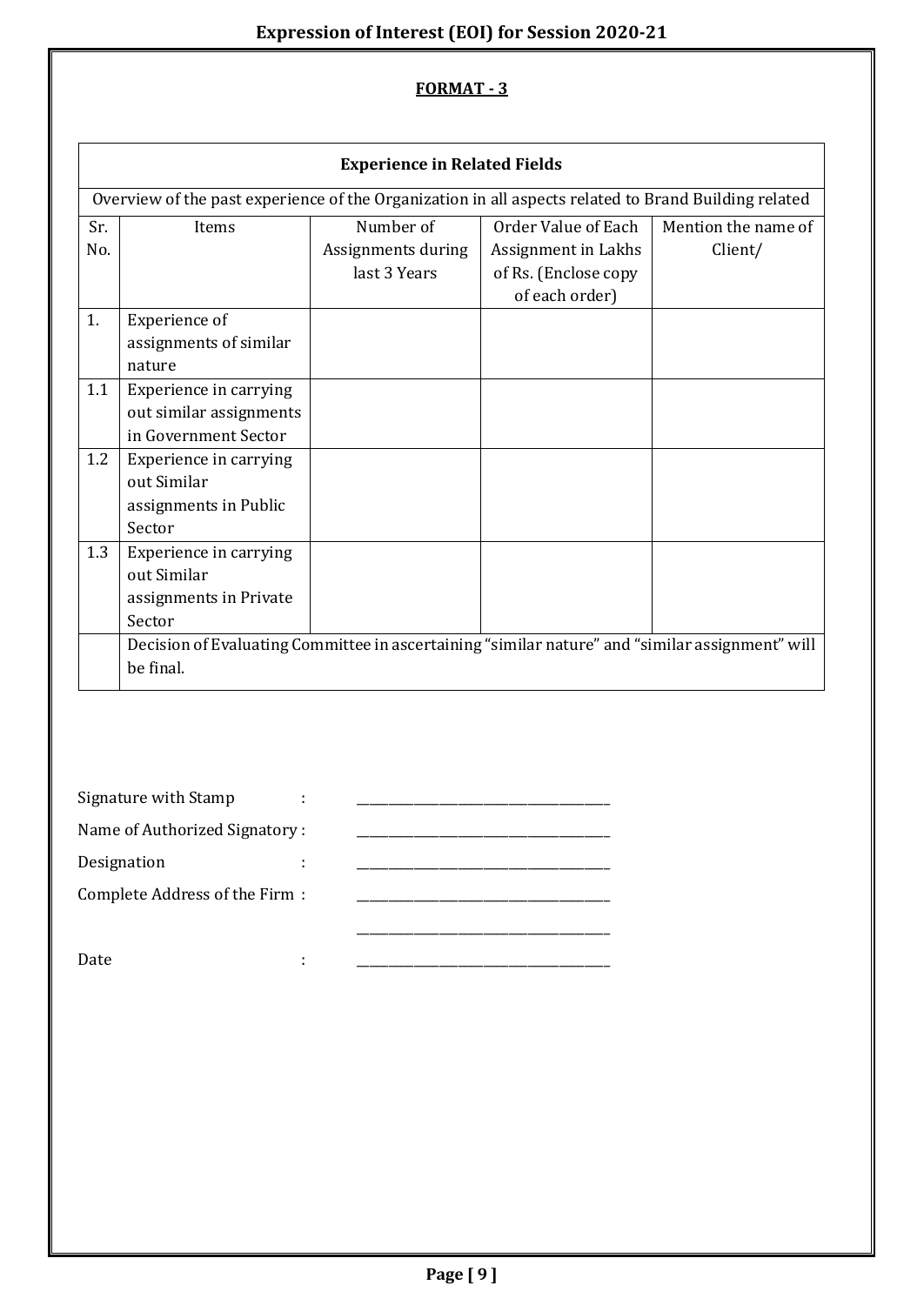| List of Experts on Payroll (at least 3) |      |             |               |                     |
|-----------------------------------------|------|-------------|---------------|---------------------|
| Sr. No.                                 | Name | Designation | Qualification | Relevant Experience |
| 1.                                      |      |             |               |                     |
| 2.                                      |      |             |               |                     |
| 3.                                      |      |             |               |                     |
| 4.                                      |      |             |               |                     |
| 5.                                      |      |             |               |                     |
| 6.                                      |      |             |               |                     |

| Signature with Stamp          |  |
|-------------------------------|--|
| Name of Authorized Signatory: |  |
| Designation                   |  |
| Complete Address of the Firm: |  |
|                               |  |
| Date.                         |  |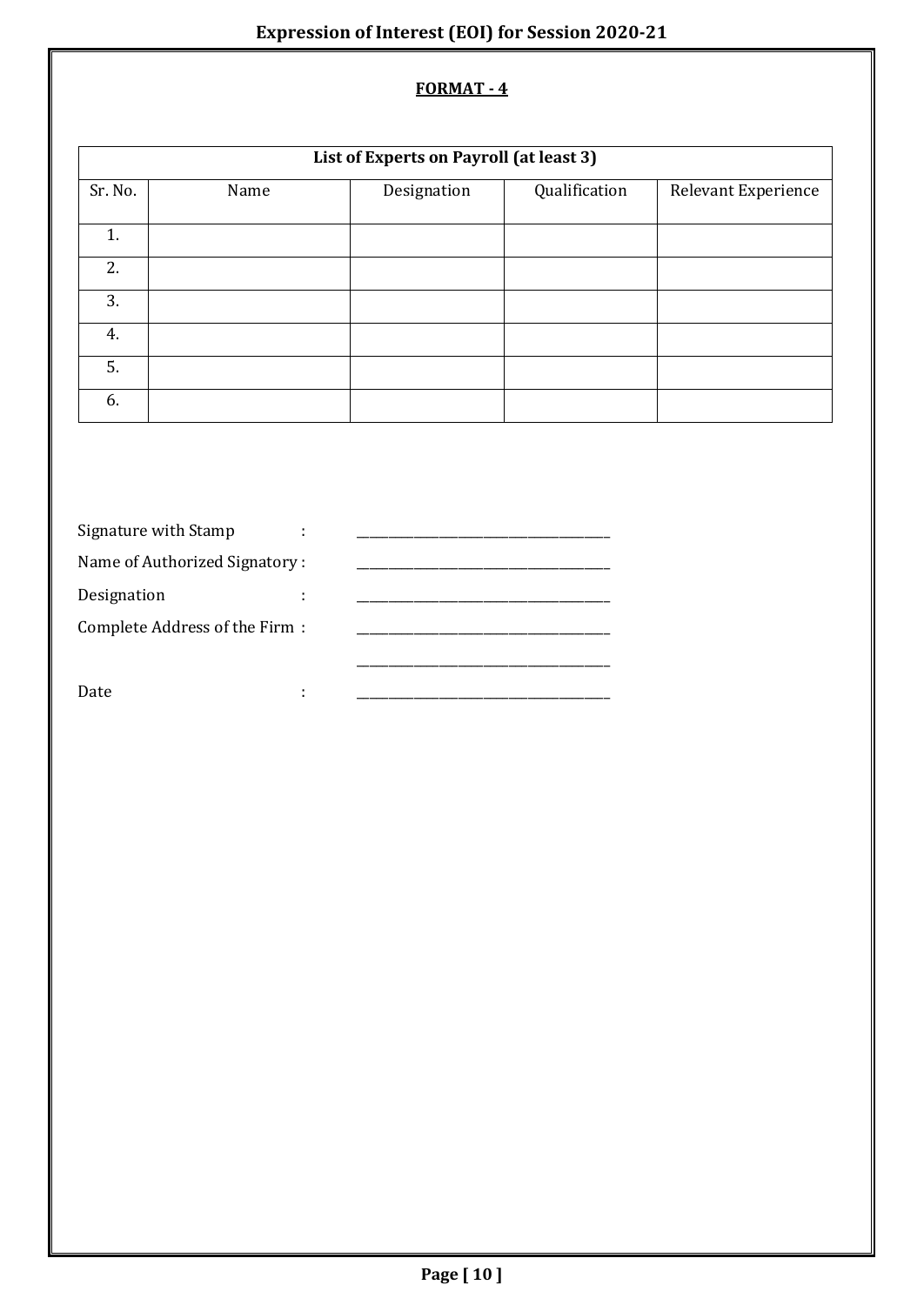| FORMAT - 5                                    |                                |                                 |                                                                      |                                                 |                                                                                          |  |
|-----------------------------------------------|--------------------------------|---------------------------------|----------------------------------------------------------------------|-------------------------------------------------|------------------------------------------------------------------------------------------|--|
| <b>Financial Strength of the Organization</b> |                                |                                 |                                                                      |                                                 |                                                                                          |  |
| Sr.<br>No.                                    | Financial<br>Year              | Whether<br>profitable<br>Yes/NO | Annual net<br>Profit (in<br>Lakhs of Rs.)                            | Overall Annual<br>Turnover (in<br>Lakhs of Rs.) | Annual turnover from only<br>Consultancy services rendered<br>in India (in Lakhs of Rs.) |  |
| 1.                                            |                                |                                 |                                                                      |                                                 |                                                                                          |  |
| 2.                                            |                                |                                 |                                                                      |                                                 |                                                                                          |  |
| 3.                                            |                                |                                 |                                                                      |                                                 |                                                                                          |  |
|                                               |                                |                                 | Note: Please enclose auditor's certificate in support of your claim. |                                                 |                                                                                          |  |
|                                               |                                |                                 |                                                                      |                                                 |                                                                                          |  |
|                                               | Signature with Stamp           |                                 |                                                                      |                                                 |                                                                                          |  |
|                                               | Name of Authorized Signatory:  |                                 |                                                                      |                                                 |                                                                                          |  |
| Designation                                   |                                |                                 |                                                                      |                                                 |                                                                                          |  |
|                                               | Complete Address of the Firm : |                                 |                                                                      |                                                 |                                                                                          |  |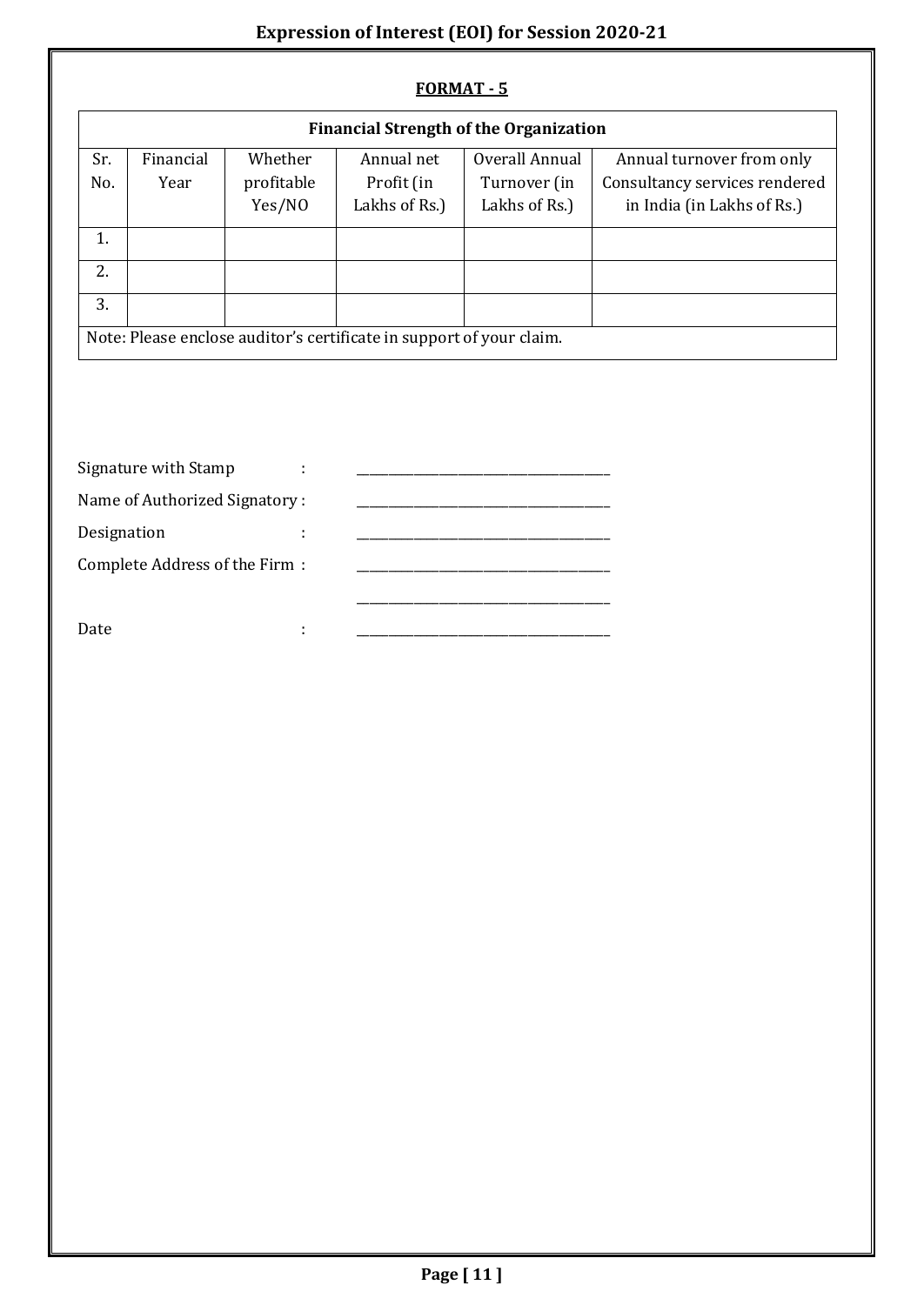### **Additional Information**

# 1. List all enclosures related to the previous sections.

| Sr. No. | Description | No. of Pages |
|---------|-------------|--------------|
|         |             |              |
|         |             |              |
|         |             |              |

2. Additional information to support the eligibility as per Section 7 (Not more than 2 pages).

| Signature with Stamp          |  |
|-------------------------------|--|
| Name of Authorized Signatory: |  |
| Designation                   |  |
| Complete Address of the Firm: |  |
|                               |  |
| Date                          |  |